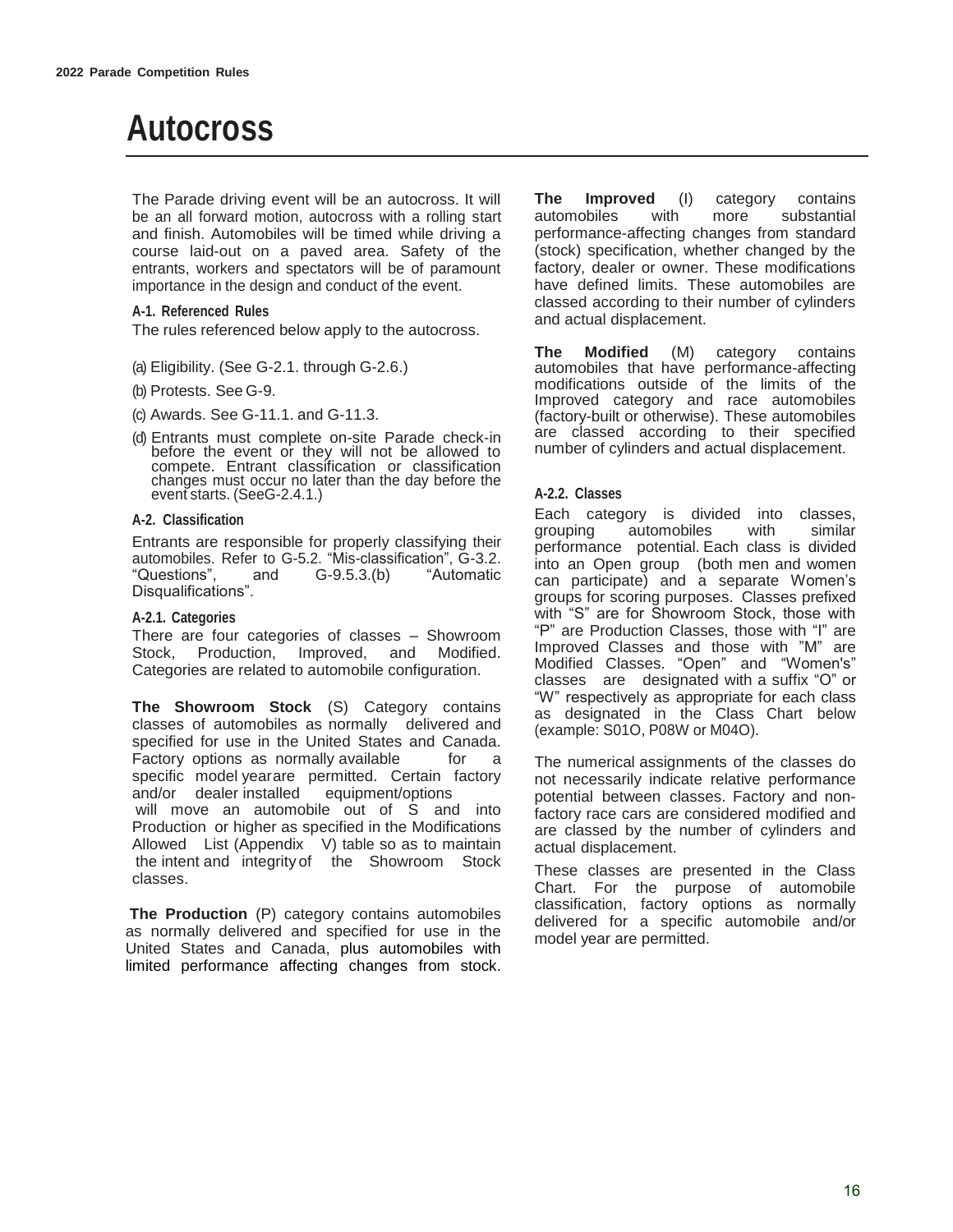This includes R-rated, less than 180 treadwear, tires even if they were on the automobile as delivered. However, those dealer and factory options that are not considered to improve performance are allowed in the Showroom Stock and Production classes (i.e., trim packages, air- conditioning, etc.).

Showroom Stock automobiles, delivered from the factory with tread wear of less than 180, may run in their respective Production Category classes. These automobiles must run the N-spec tires specified by Porsche for that year and model and have no additional alterations or modifications. Showroom Stock or Production classes are also the starting point in the determination of final classification of the automobiles that have been changed from stock. Production based "racing" automobiles will be classed according to their initial car type and the modifications they have as specified in these rules.

If an automobile is not a United States- specification automobile, the entrant must be able to prove that the automobile is equivalent to the respective Production automobile (as delivered to the United States public through authorized sales outlets of the manufacturer) to qualify for Production classification or equivalent to the respective Improved automobile to qualify for Improved classification; otherwise the automobile will be classified in the Modified category. DOT and/or EPA Certification alone do not make an automobile equivalent to a U.S. specification automobile for the purposes of the PCRs.

#### **Class Chart**

#### **A-2.2.1 Showroom Stock and Production**

The following table lists all autocross classes grouped and sorted by class. Following this table is another (A-2.2.2) grouped by car type to make it easier to find your car.in order to classify it. The recommended classing for different size regions is now maintained by the PCA National Autocross Committee and is no longer in the PCRs. Please check the PCA website at www.pca.org/autocross/ for this information.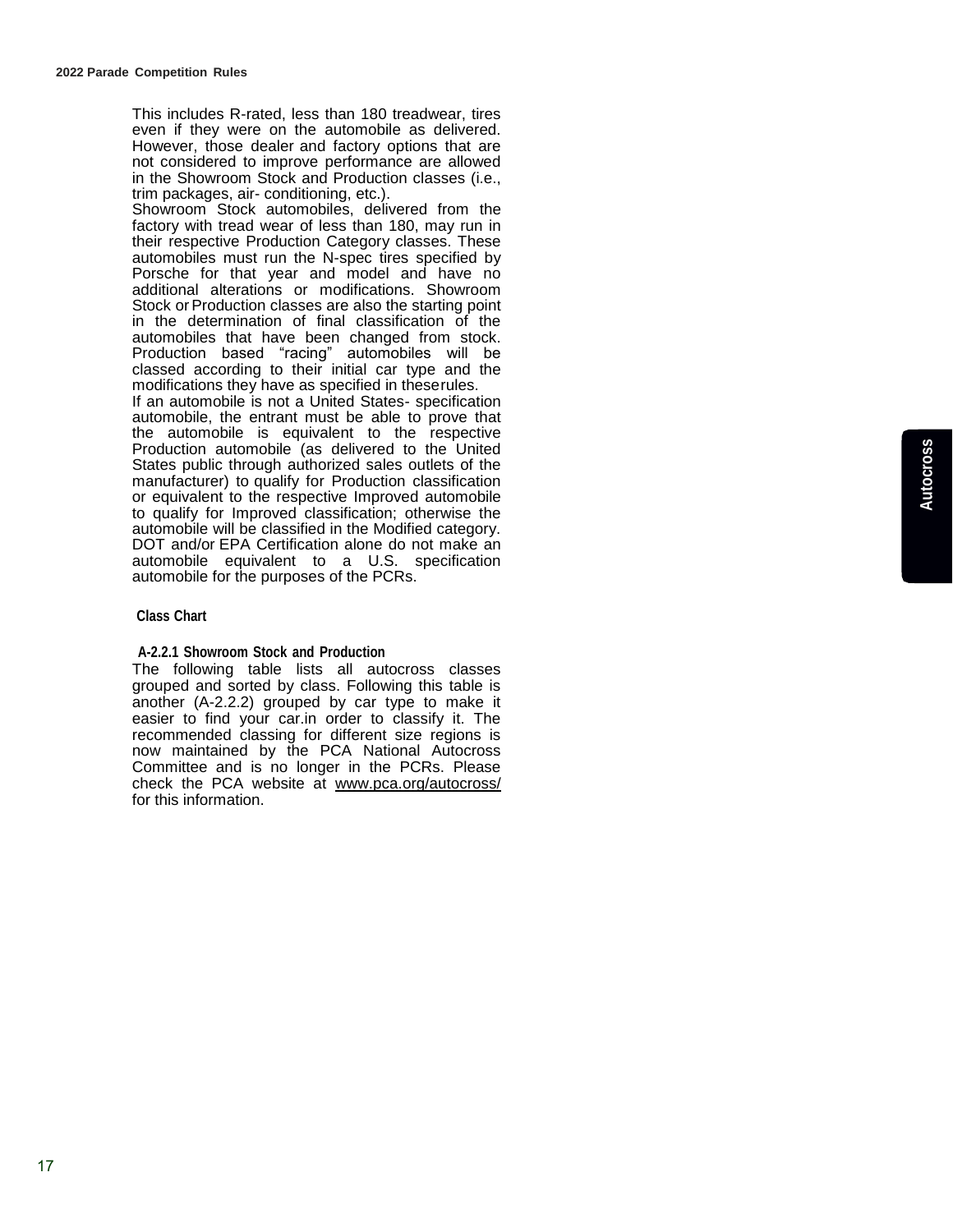# **2022 Parade Competition Rules**  Autocross Classes

| <u>S01</u><br>1948-1965<br>1965-1969<br>1970-1975<br>1970-1972<br>1976<br>1976-1988<br>1978-1995<br>1983-1991         | 912E                                                        | 356<br>912<br>914/4<br>914/6<br>924 - All<br>928 - All<br>944 - All                                                                                                     | <b>S07</b><br>2014-2019<br>2021-On<br>2002-2005<br>2006-2011<br>2015-2016<br>2020-On<br>2021-On                                 | 991<br>992<br>996<br>997<br>981<br>718<br>718               | 911 Turbo<br>911 Turbo<br>911 GT2/GT3<br>911 GT3/GT3RS<br>Cayman GT4<br>Boxster/Cayman GTS 4.0<br><b>Boxster Spyder</b>                                        |
|-----------------------------------------------------------------------------------------------------------------------|-------------------------------------------------------------|-------------------------------------------------------------------------------------------------------------------------------------------------------------------------|---------------------------------------------------------------------------------------------------------------------------------|-------------------------------------------------------------|----------------------------------------------------------------------------------------------------------------------------------------------------------------|
| 1992-1995<br>1965-1977<br>1997-2004                                                                                   |                                                             | 968<br>911<br>986<br>Boxster (base)                                                                                                                                     | <u>S08</u><br>2016<br>2008-2012<br>2014-2019                                                                                    | 991<br>997<br>991                                           | 911 R<br>911 GT2/GT2RS<br>911 GT3/GT3RS                                                                                                                        |
| <u>SO2</u><br>1978-1998<br>2000-2004<br>2005-2012<br><u>S03</u>                                                       | 986<br>987                                                  | 911<br><b>Boxster S</b><br>Boxster/Cayman                                                                                                                               | 2018<br>2021-On<br>2020-On<br>2004-2005<br>2014-2015<br>2020-On                                                                 | 991<br>992<br>718<br>980<br>918                             | 911 GT2RS<br>911 GT3<br>Cayman GT4/GT4RS<br>Carrera GT<br>918<br>Taycan                                                                                        |
| 1999-2005<br>2005-2012<br>1976-1989<br>1990-1994<br>2005-2012                                                         | 996<br>997<br>930<br>965                                    | 911 Carrera (base)<br>911 Carrera (base)<br>911 Turbo<br>911 Turbo<br>Boxster/Cayman S<br>987                                                                           | <b>S09</b><br>2003-On<br>2014-On<br>2011-On                                                                                     |                                                             | Cayenne - All<br>Macan - All<br>Panamera - All                                                                                                                 |
| <u>S04</u><br>2002-2005<br>2005-2012<br>1995-1998<br>2001-2005<br>2007-2012<br>2013-2016                              | 996<br>997<br>993<br>996<br>997<br>981                      | 911 Carrera S<br>911 Carrera S<br>911 Turbo<br>911 Turbo<br>911 Turbo<br>Boxster/Cayman (base)                                                                          | <b>P01</b><br>1948-1965<br>1965-1969<br>1970-1975<br>1976<br>1976-1988                                                          |                                                             | 356<br>912<br>914/4<br>912E<br>$924 - All$                                                                                                                     |
| <u>S05</u><br>2005-2008<br>2010-2012<br>2012-19<br>2010-2012<br>2011-2012<br>2013-2016<br>2014-2016<br>2017-On        | 997<br>997<br>991<br>987<br>987<br>981<br>981<br>718        | 911 Carrera S X51<br>911 GTS/ Speedster<br>911 Carrera<br><b>Boxster Spyder</b><br>Cayman R<br>Boxster/Cayman S<br>Boxster/Cayman GTS<br>Boxster/Cayman (base)          | <u>P02</u><br>1970-1972<br>1978-1995<br>1983-1991<br>1992-1995<br>1965-1977<br>1997-2004<br><b>P03</b><br>1978-1998             | 986                                                         | 914/6<br>928 - All<br>944 - All<br>968<br>911<br>Boxster (base)<br>911                                                                                         |
| <u>S<sub>06</sub></u><br>2012-19<br>2015-19<br>2018-19<br>2020-On<br>2020-On<br>2021-On<br>2016<br>2017-On<br>2017-19 | 991<br>991<br>991<br>992<br>992<br>992<br>981<br>718<br>718 | 911 Carrera S<br>911 Carrera GTS<br>911 Carrera T<br>911 Carrera<br>911 Carrera S<br>911 Carrera GTS<br><b>Boxster Spyder</b><br>Boxster/Cayman S<br>Boxster/Cayman GTS | 2000-2004<br>2005-2012<br><b>P04</b><br>1999-2005<br>2002-2005<br>2005-2012<br>2005-2012<br>1976-1989<br>1990-1994<br>2005-2012 | 986<br>987<br>996<br>996<br>997<br>997<br>930<br>965<br>987 | <b>Boxster S</b><br>Boxster/Cayman<br>911 Carrera (base)<br>911 Carrera S<br>911 Carrera (base)<br>911 Carrera S<br>911 Turbo<br>911 Turbo<br>Boxster/Cayman S |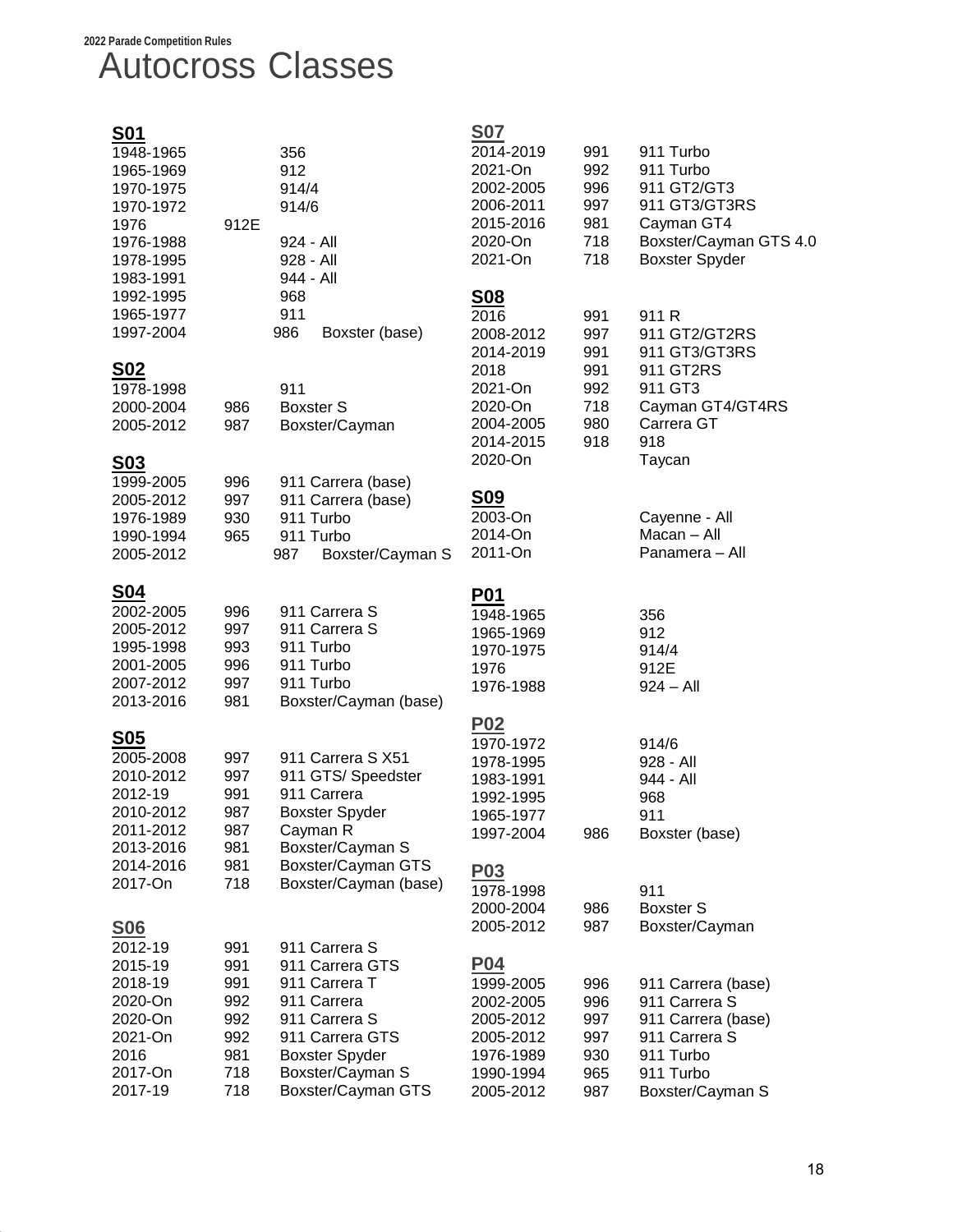## **P05**

| . vv        |                       |                        |
|-------------|-----------------------|------------------------|
| 2005-2008   | 997                   | 911 Carrera S X51      |
| 2010-2012   | 997                   | 911 GTS/ Speedster     |
| 2012-19     | 991                   | 911 Carrera            |
| 2012-19     | 991                   | 911 Carrera S          |
| 2015-19     | 991                   | 911 Carrera GTS        |
| 2018-19     | 991                   | 911 Carrera T          |
| 2020-On     | 992                   | 911 Carrera            |
| 2020-On     | 992                   | 911 Carrera S          |
| 2021-On     | 992                   | 911 Carrera GTS        |
| 1995-1998   | 993                   | 911 Turbo              |
| 2001-2005   | 996                   | 911 Turbo              |
| 2007-2012   | 997                   | 911 Turbo              |
| 2010-2012   | 987                   | <b>Boxster Spyder</b>  |
| 2011-2012   | 987                   | Cayman R               |
| 2013-2016   | 981                   | Boxster/Cayman S       |
| 2014-2016   | 981                   | Boxster/Cayman GTS     |
| 2016<br>981 | <b>Boxster Spyder</b> |                        |
| 2017-On     | 718                   | Boxster/Cayman (base)  |
| 2017-On     | 718                   | Boxster/Cayman S       |
| 2017-19     | 718                   | Boxster/Cayman GTS     |
| 2020-On     | 718                   | Boxster/Cayman GTS 4.0 |
| 2021-On     | 718                   | <b>Boxster Spyder</b>  |
|             |                       |                        |

# **P06**

| 911 R |               |
|-------|---------------|
| 991   | 911 Turbo     |
| 992   | 911 Turbo     |
| 996   | 911 GT2/GT3   |
| 997   | 911 GT3/GT3RS |
| 997   | 911 GT2/GT2RS |
| 991   | 911 GT3/GT3RS |
|       | 911 GT2RS     |
| 992   | 911 GT3       |
| 981   | Cayman GT4    |
| 980   | Carrera GT    |
| 918   | 918           |
|       | Taycan        |
|       |               |

# **P07**

| 2003-On | Cayenne - All  |
|---------|----------------|
| 2014-On | Macan – All    |
| 2011-On | Panamera – All |

# **I01**

<2500cc naturally aspirated

# **I02**

2500cc – 3400cc naturally aspirated <2700cc Turbo

### **I03**

>3400cc naturally aspirated >2700cc Turbo

#### **M01**

<2500cc naturally aspirated

### **M02**

2500cc – 3400cc naturally aspirated <2700cc Turbo

## **MI03**

>3400cc naturally aspirated >2700cc Turbo